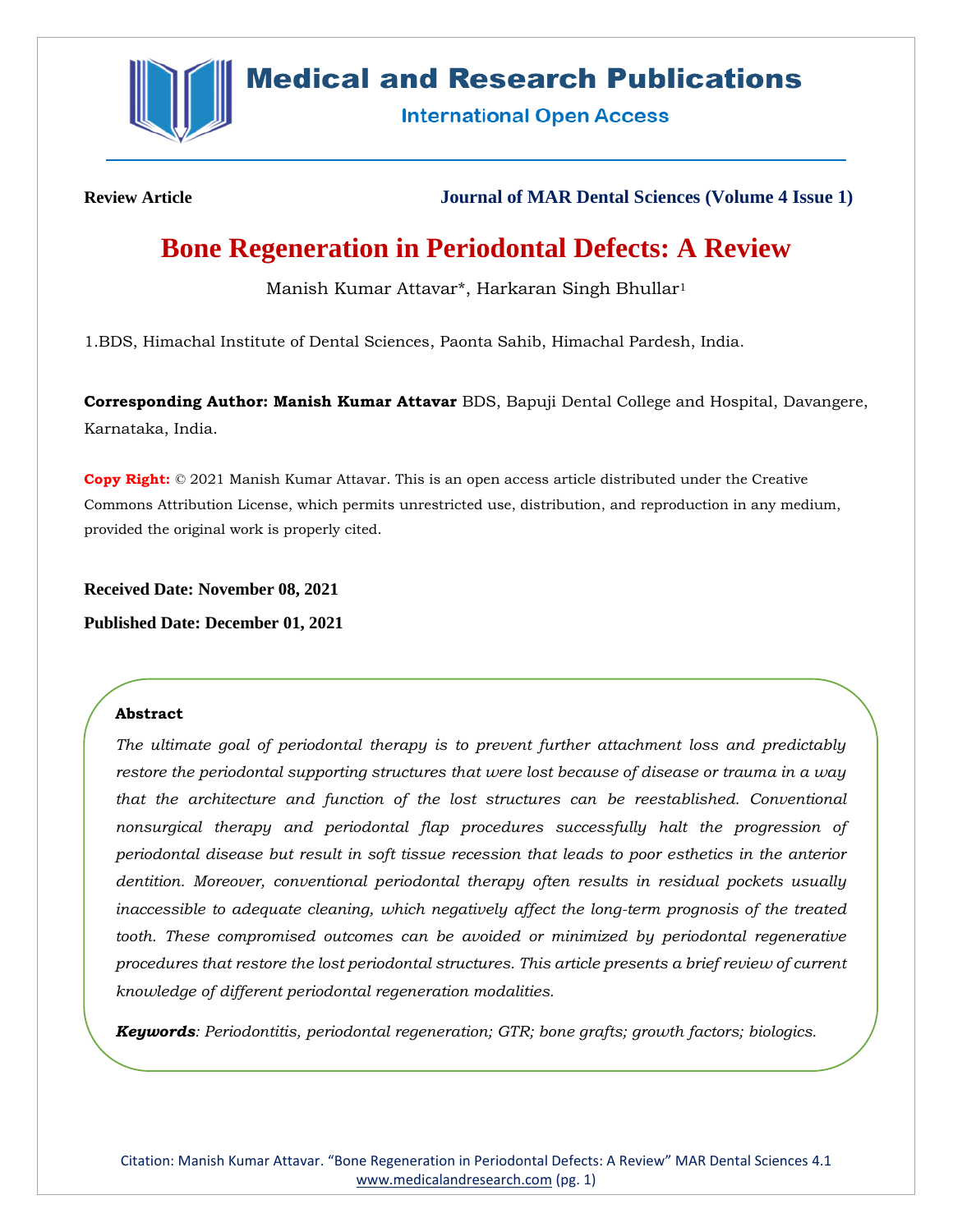## **Introduction**

Periodontitis is a multifactorial disease characterized by microbially-associated, host-mediated inflammation that results in loss of periodontal attachment, eventually leading to tooth loss **(**1**)**. Periodontitis results in soft and hard tissue destruction around teeth. It has been shown that deep residual probing depths in treated patients represent a risk indicator for the disease progression. In addition, deep residual pockets associated with the presence of intrabony defects or Class-II and Class-III furcation involvements have been strongly associated with increased risk for tooth loss. **(**2**)** The main goal of periodontal therapy is to treat the infection caused by microorganisms in periodontal biofilm and reduce or eliminate further loss of attachment and bone loss, therefore preventing the loss of a tooth. Once the inflammatory aspect of the disease has been controlled, the ultimate goal of periodontal therapy is the regeneration of the destroyed tissues. Periodontal regeneration is a technique that aims to regenerate the damaged tissue around periodontally compromised teeth. Ideally, the treatment protocol for intrabony and furcation defects should result not only in reduction of probing depths, clinical attachment level gain and bone–fill but also the closure of bony defects because of periodontal regeneration **(**2,3,4,5**)**. The regenerative process aims to use scaffolds, cells, and growth factors to enhance biological activity. Current regenerative techniques are aimed at the treatment of intrabony and furcation defects. The focus of this review paper is to present and update the knowledge of periodontal regeneration protocols.

#### **Biologic Foundation**

Periodontal regeneration requires new attachment to the root surface, a process that involves the regeneration of periodontal ligament fibres and the insertion of these fibres into newly formed cementum on a root surface that has been exposed previously to periodontal pathogens **(**6,7**)**. It has been shown that cells derived from the gingival connective tissues and the alveolar bone lack the ability to form such an attachment. On the other hand, if the preference is given to repopulation of the root surface by periodontal ligament cells, new connective tissue attachment including new cementum with inserting collagen fibres can be formed. **(**5**)** Hence, the periodontal ligament is of critical importance in the regenerative process.

The concept of ''compartmentalization,'' in which the connective tissues of the periodontium are divided into four compartments: the lamina propria of the gingiva (gingival corium), the periodontal ligament, the cementum, and the alveolar bone; was developed by Melcher8 in 1976. From this concept of compartmentalization, GTR procedures were developed and barrier membranes were used to accomplish the objectives of epithelial exclusion: cell/tissue repopulation control, space maintenance, and clot stabilization. GTR is based on the exclusion of gingival connective tissue cells and the prevention of epithelial down growth into the wound. By exclusion of these tissues, cells with regenerative potential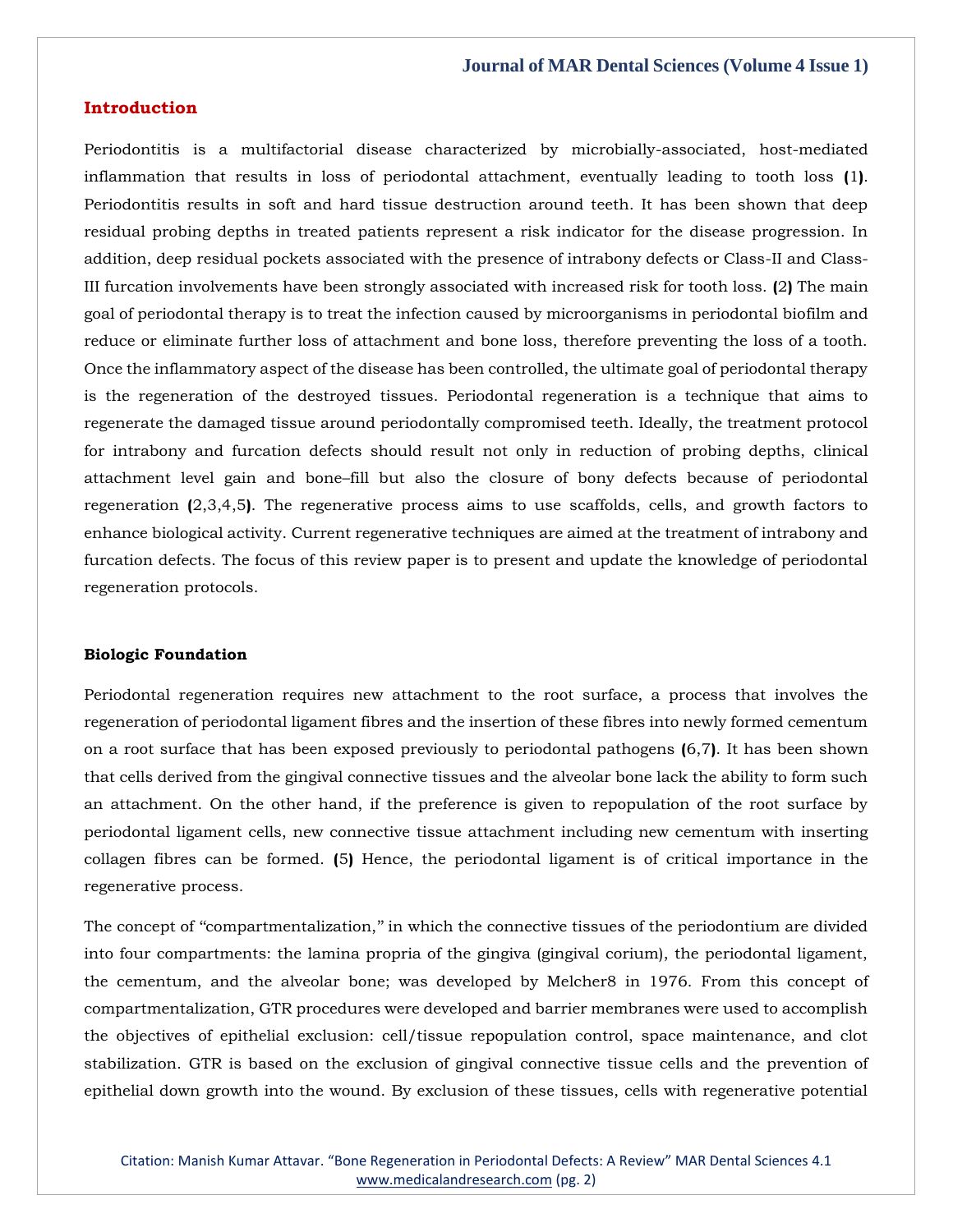(periodontal ligament [PDL], bone cells, and possibly cementoblasts) can enter the wound site first and promote regeneration. Hence, the concept of periodontal regeneration is based on the principle that remaining healthy cells, and or cells attracted to the healing site, have the potential to promote regeneration **(**7,8**)**.

#### **Techniques used for periodontal regeneration**

In recent years, various clinical protocols have been shown to enhance periodontal regeneration and improve the clinical outcome in intrabony and furcation defects. This include **(**9,10**)**:

- The use of various surgical techniques in conjunction with the implantation of bone grafts/bone substitutes
- Root-surface conditioning.
- Guided tissue regeneration (GTR)
- Biologics
	- 1. Enamel matrix derivative (EMD)
	- 2. Growth and differentiation factors
- Combinations of the above.

#### **Bone grafts**

Materials to be grafted can be obtained from the same person (autograft), from a different person of the same species (allografts), or from a different species (xenografts). Bone grafts are generally evaluated based on their osteogenic, osteoinductive or osteoconductive potential **(**9,10**)**.

Objectives of periodontal bone grafting **(**11,12**)**

- Probing depth reduction
- Clinical attachment gain
- Bone fill of the osseous defect
- Regeneration of new bone, cementum, and periodontal ligament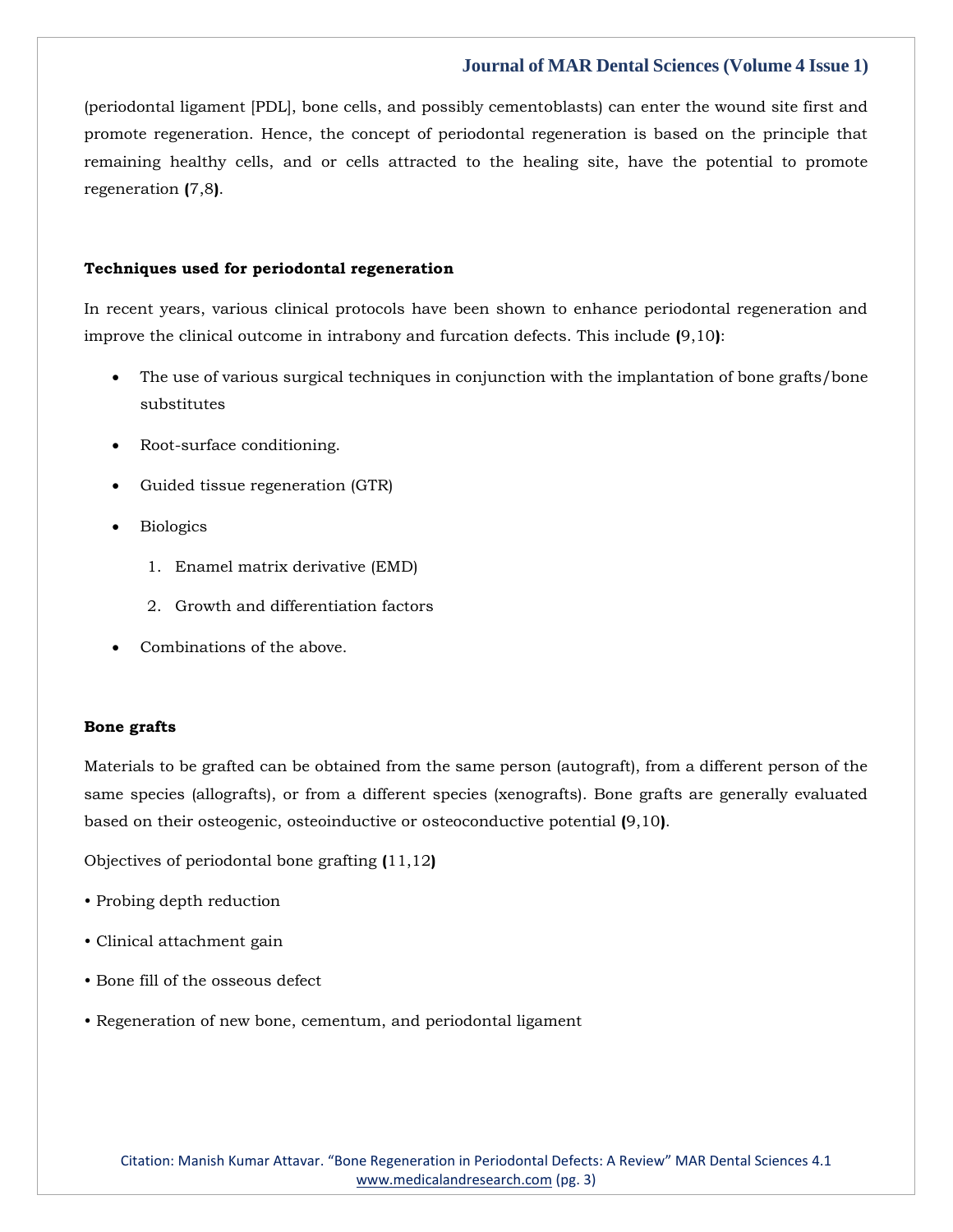Considerations that govern the selection of graft material **(**11,12**)**

- Biologic acceptability
- Predictability
- Clinical feasibility
- Minimal operative hazards
- Minimal post-operative sequelae
- Patient acceptance

# **Classification**

Bone replacement grafts are classified as follows **(**9,10,11,12**)**:

# **Human bone**

- Autogenous grafts (autografts)
	- Extraoral
	- Intraoral
- Allogenic grafts (allografts)
	- Fresh frozen bone
	- Freeze-dried bone allografts
	- Demineralized freeze-dried bone allografts

#### **Bone substitutes**

- Xenogenic grafts (xenografts)
	- Bovine derived hydroxyapatite
	- Coralline calcium carbonate
- Alloplastic grafts (alloplasts)
	- Polymers
	- Bioceramics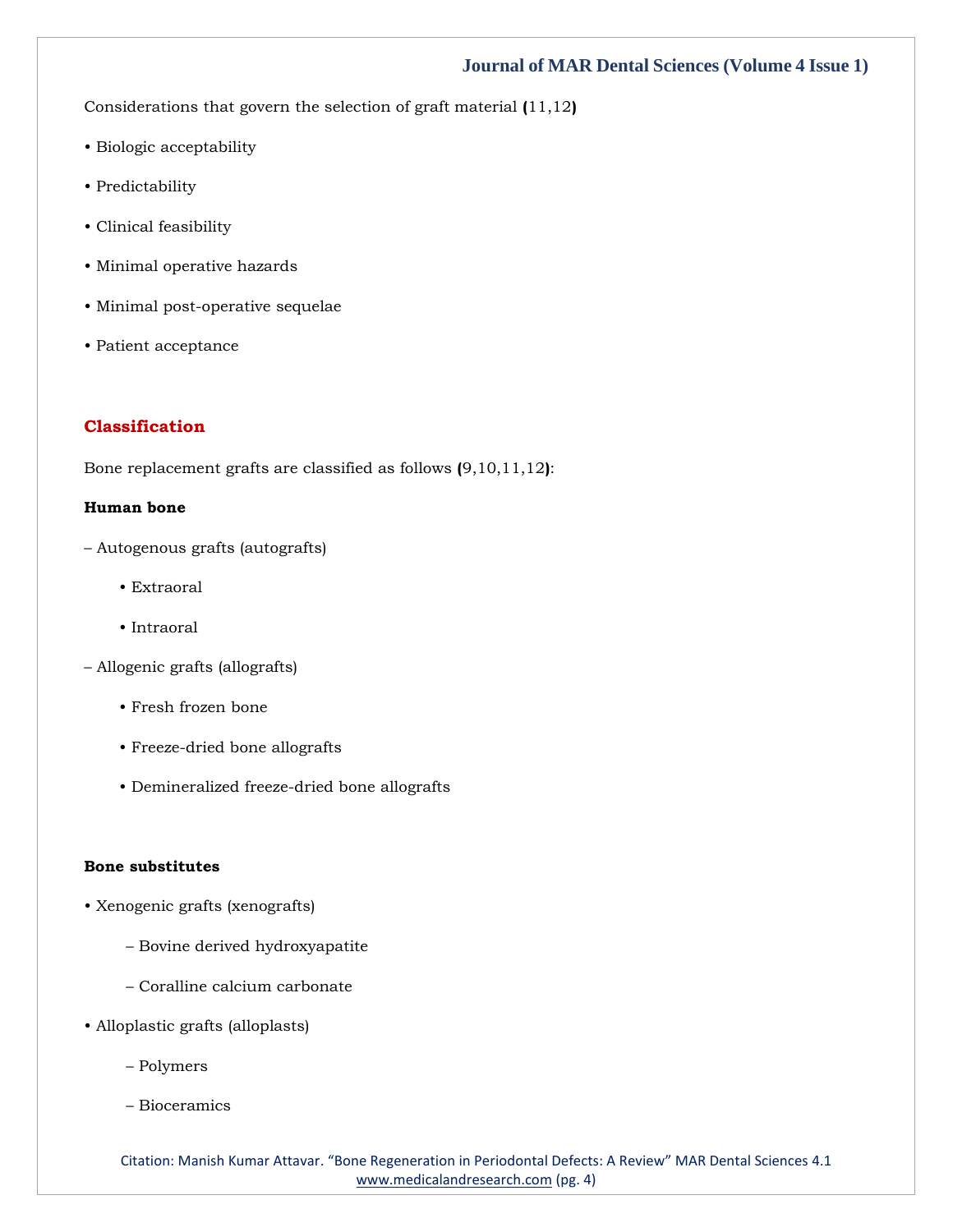- Tricalcium phosphate
- Hydroxyapatite
	- Bioactive glasses

**Autografts (**12**)** (Autogenous grafts, intraoral sites)

Some authors have reported the presence of a long junctional epithelium between the regenerated alveolar bone and root surface. Thus, the presence of clinical bone fill does not necessarily indicate periodontal regeneration.

Bone obtained from intraoral sites such as:

- Healing extraction wounds
- Bone from edentulous ridges
- Bone trephined from within the jaw without damaging the roots
- Newly formed bone in wounds especially created for the purpose
- Bone removed during osteoplasty or ostectomy.

## **Autografts (**13**)** (Autogenous grafts, extraoral sites)

Autogenous iliac cancellous bone and marrow have been shown to possess a high degree of osteogenic potential. Numerous case reports have demonstrated successful bone fill after application of these materials in furcations and intrabony osseous defects of various morphologies **(**13,14,15**)**.

Bone obtained from sites such as:

• Iliac cancellous grafts

## **Disadvantages of extraoral autogenous grafts (**15**)**

- Postoperative infection
- Exfoliation, sequestration
- Varying rates of healing
- Root resorption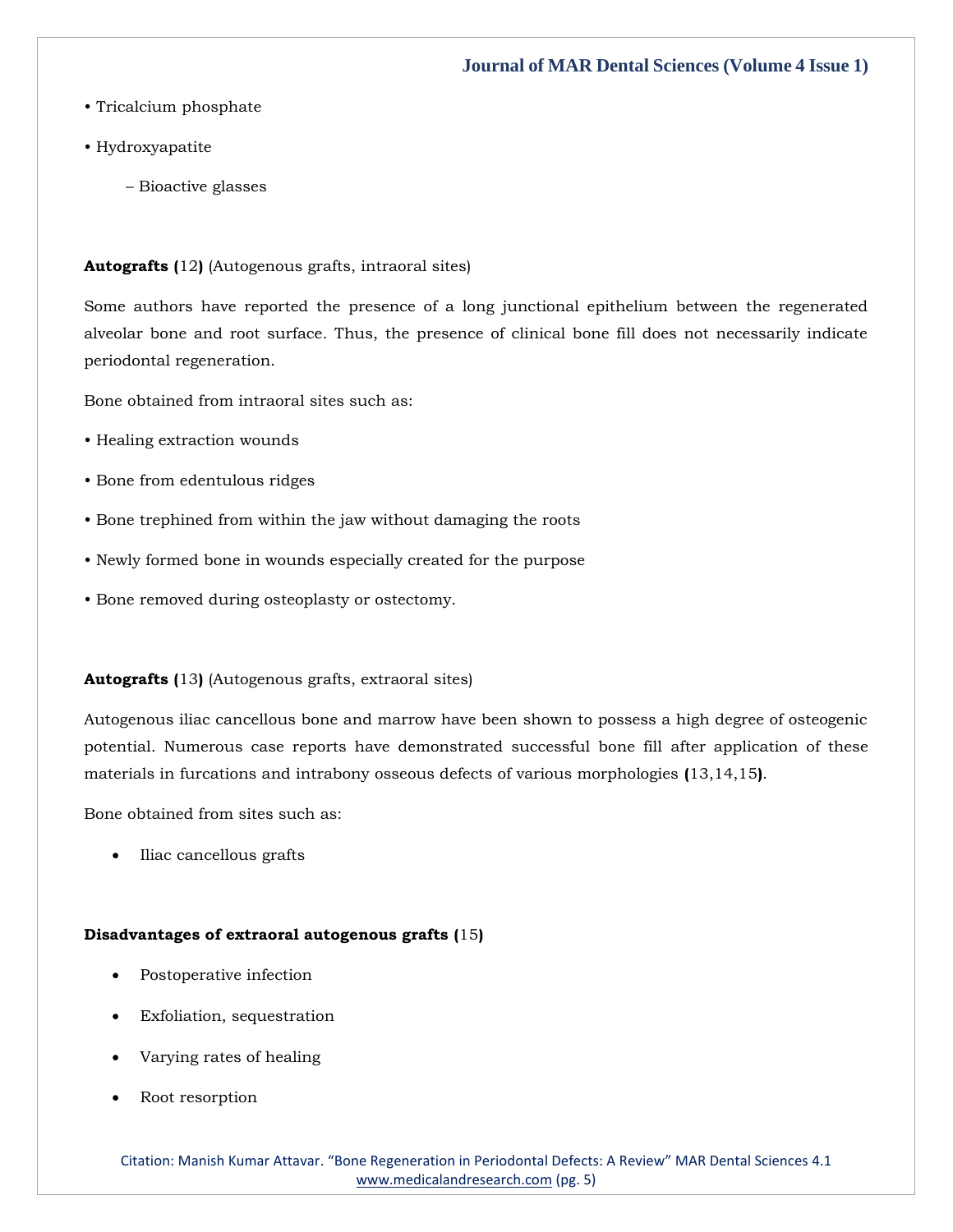Rapid recurrence of the defect

#### **Allografts** (Allogenic bone grafts)

Several types of bone allografts exist such as iliac cancellous bone and marrow, freeze-dried bone allografts, and decalcified freeze-dried bone allografts. They have the potential to provoke an immune response. Radiation, freezing and chemical treatment has been shown to markedly reduce the antigenicity of allografts. Obtained from cortical bone within 12 hours of the death of the donor, defatted and cut in pieces, washed in absolute alcohol, and deep-frozen. The material may then be demineralized and subsequently ground and sieved to a particle size of 250 to 750 mm and freeze-dried. And finally, vacuum-sealed in glass vials **(**17,18**)**.

#### **Mineralized freeze-dried bone allografts (MFDBA)**

Freeze drying may partially distort the three-dimensional presentation of human leukocyte antigens on freeze-dried bone allografts affecting immune recognition. American Academy of periodontology recommends the use of cortical rather than cancellous bone allografts since cancellous bone is more antigenic and there is more bone matrix and more bone inductive components in cortical bone. FDBA is regarded as osteoconductive.

## **Demineralized freeze-dried bone allografts (DFDBA)**

Demineralization in cold, dilute hydrochloric acid exposes the components of bone matrix, closely associated with collagen fibrils, that have been termed bone morphogenetic proteins. FDDBA has superior bone induction properties and clinical studies indicate that sites grafted with this material produce more than 50% bony infill in 78% of sites, compared with only 38% of sites for debridement alone **(**18,19**)**. The material consists of a combination of human freeze-dried powder with human tendon collagen. Following rehydration, it can be layered into a defect and expand to fill it.

#### **Xenografts**

Xenogenic materials have also been used for grafting around periodontal defects. These grafting materials are also referred to as anorganic bone, probably because all cells and proteinaceous material are removed during processing. Anorganic bovine bone is the hydroxyapatite skeleton that retains the macroporous and microporous structure of cortical and cancellous bone remaining after chemical or low heat extraction of the organic component **(**20**)**. The advantage of this product is it provides structural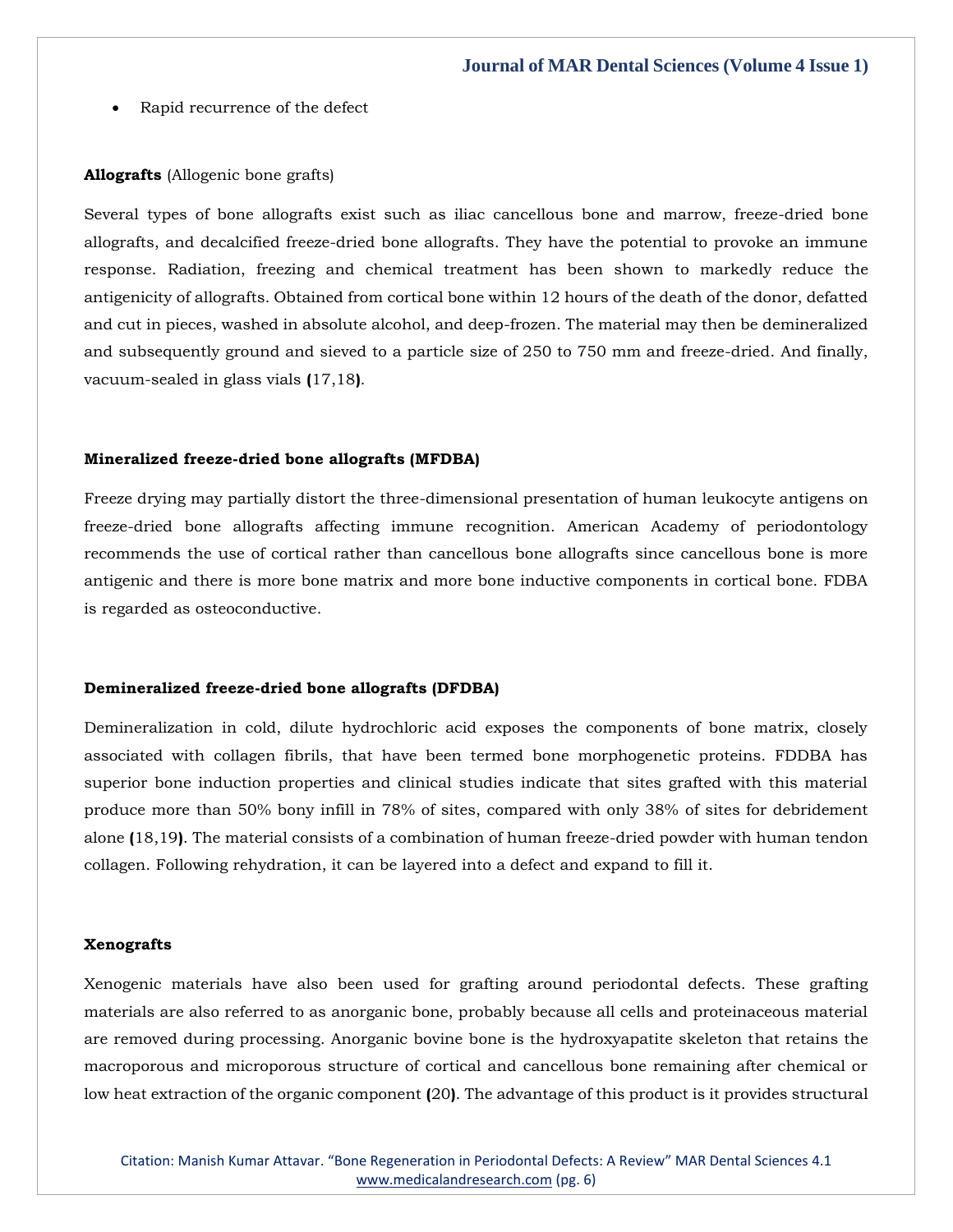components similar to the human bone with improved osteoconductive capability compared with synthetically derived materials **(**21**)**. Yukna and coworkers have used a natural,anorganic, microporous, bovine-derived hydroxyapatite bone matrix in combination with a cell-binding polypeptide that is a synthetic clone of the 15 amino acid sequence of type I collagen **(**22**)**. The addition of cell-binding polypeptide was shown to enhance the bone regenerative results of the matrix alone in periodontal defects.

### **Alloplasts**

Alloplasts are synthetic, inorganic, biocompatible bone substitutes which promote bone healing. There are presently six types of allo- plasitc materials used in clinical practice which are as follows: nonporous hydroxyapatite (non-resorbable), porous hydroxyapatite or replamineform (non-resorbable), hydroxyapatite cement, beta-tricalcium phosphate (resorbable), HTR (a calcium layered polymer of polymethylmethacrylate and hydroxyethyl- methacrylate, non resorbable) and bioactive glass. The clinical findings appear promising, histologically the grafts tend to be encapsulated by connective tissue with minimal or no bone formation. Microscopic studies have found a limited new bone in proximity to the implanted materials **(**23,24,25**)**.

## **Technical implications in bone grafting techniques**

- Preparation of graft material
- Promotion of a bleeding surface
- Presuturing
- Adequate condensation of graft material
- Fill to a realistic level
- Achievement of tissue coverage
- Placement of periodontal dressing
- Administration of antibiotics

## **Root Surface Conditioning/ Root Surface Biomodification**

The topical application of chemical agents to modify the root surface is among one of the earliest reported clinical approaches to prepare root surfaces for optimal attachment of periodontal tissues and regeneration. Several agents, such as citric acid, tetracycline, and ethylenediamine tetra-acetic acid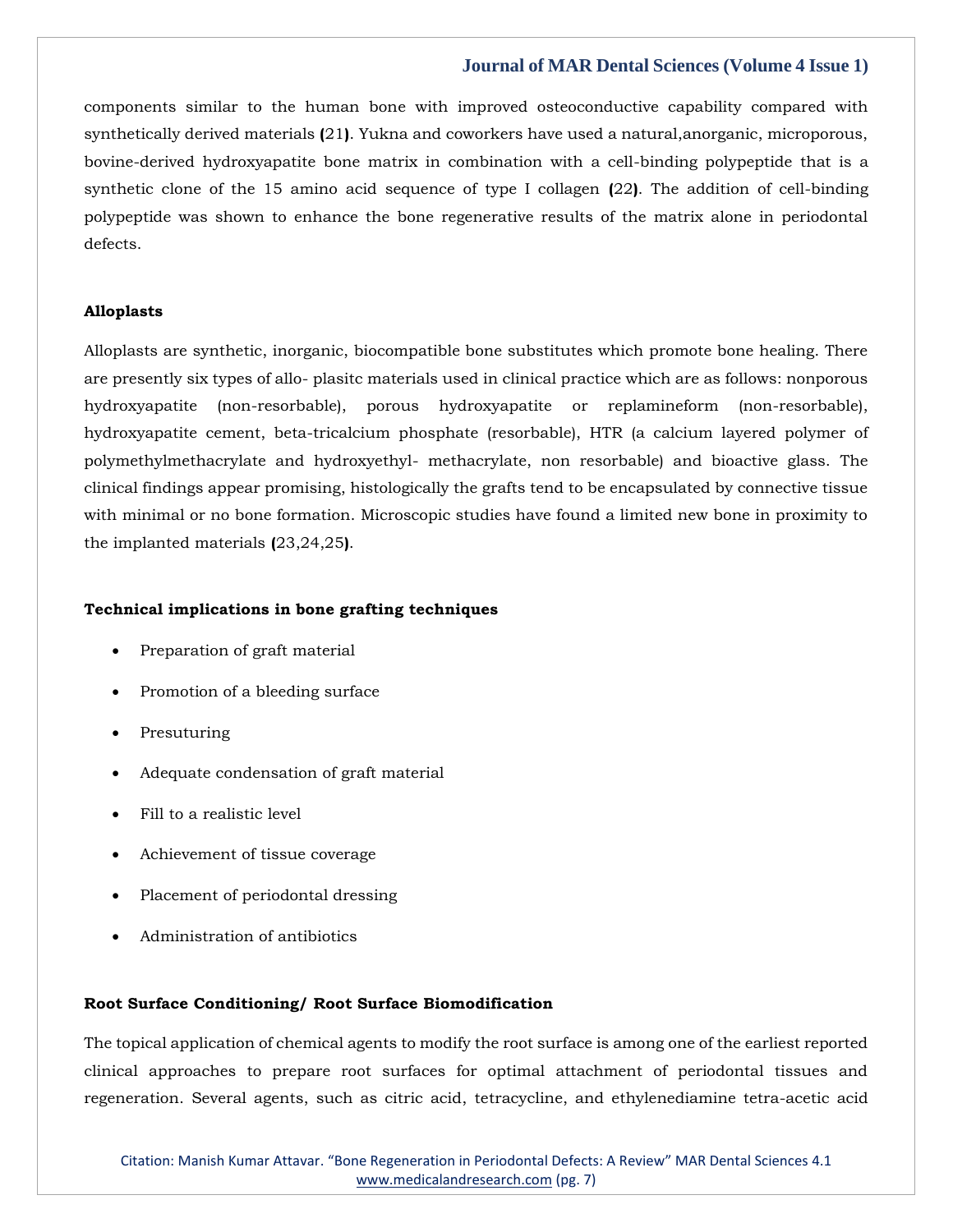(EDTA), have been shown to result in surface biomodification, including detoxification, demineralization, and collagen fiber exposure **(**26,27,28,29**)**. A recent systematic review, however, concluded that chemical root modifiers do not enhance reductions in probing depth or gains in clinical attachment level following periodontal surgery **(**26**)**. Because improvements in clinical measures can occur following periodontal repair via a long junctional epithelium, connective tissue attachment, or both as well as periodontal regeneration, many clinicians continue to routinely apply root modifiers in an effort to promote true regeneration, namely the formation of new bone, cementum, and periodontal ligament. Root surface conditioning with tetracycline or citric acid has been used as a part of regenerative procedures. Root surface conditioning was originally suggested because of the ability of acid to modify the root surface by ''detoxifying'' it. Root surface conditioning also showed that collagen fibrils were exposed within the cementum or dentin matrix. Recent studies showed that using ETDA, which has a less acidic pH, may also expose collagen fibers and thus promote cell attachment without having a damaging effect on the surrounding tissues. Results from clinical trials using any type of root conditioning agent indicate no additional improvement in clinical conditions **(**30,31,32**)**. Therefore, the use of root surface conditioning as an adjunct to surgical debridement for the purpose of promoting periodontal regeneration is not supported by the literature.

## **Guided cell repopulation/guided tissue regeneration (GTR)**

Guided tissue regeneration describes procedures attempting to regenerate lost periodontal structures through differential tissue responses and typically refers to regeneration of periodontal attachment.

Barrier techniques are used for excluding connective tissue and gingiva from the root in the belief that they interfere with regeneration.

#### **Biologic basis of GTR**

GTR has successfully been shown to prevent the migration of epithelial and gingival connective tissue cells into previously diseased root surfaces. The biologic basis of GTR is based on the assumption that the placement of physical barriers prevents apical migration of the epithelium and gingival connective tissue cells of the flap and provides a secluded space for the inward migration of periodontal ligament cells (PDL) and mesenchymal cells on the exposed root surface, which in turn promote periodontal regeneration **(**33**)**. Besides favoring selective repopulation of the wound area, physical barriers are also thought to provide protection of the blood clot during the early phases of healing and to ensure space maintenance for ingrowth of a new periodontal apparatus. GTR membranes, as physical barriers, however, provide no biological effects on differentiation and proliferation of mesenchymal and PDL cells, which is likely to limit their clinical efficacy.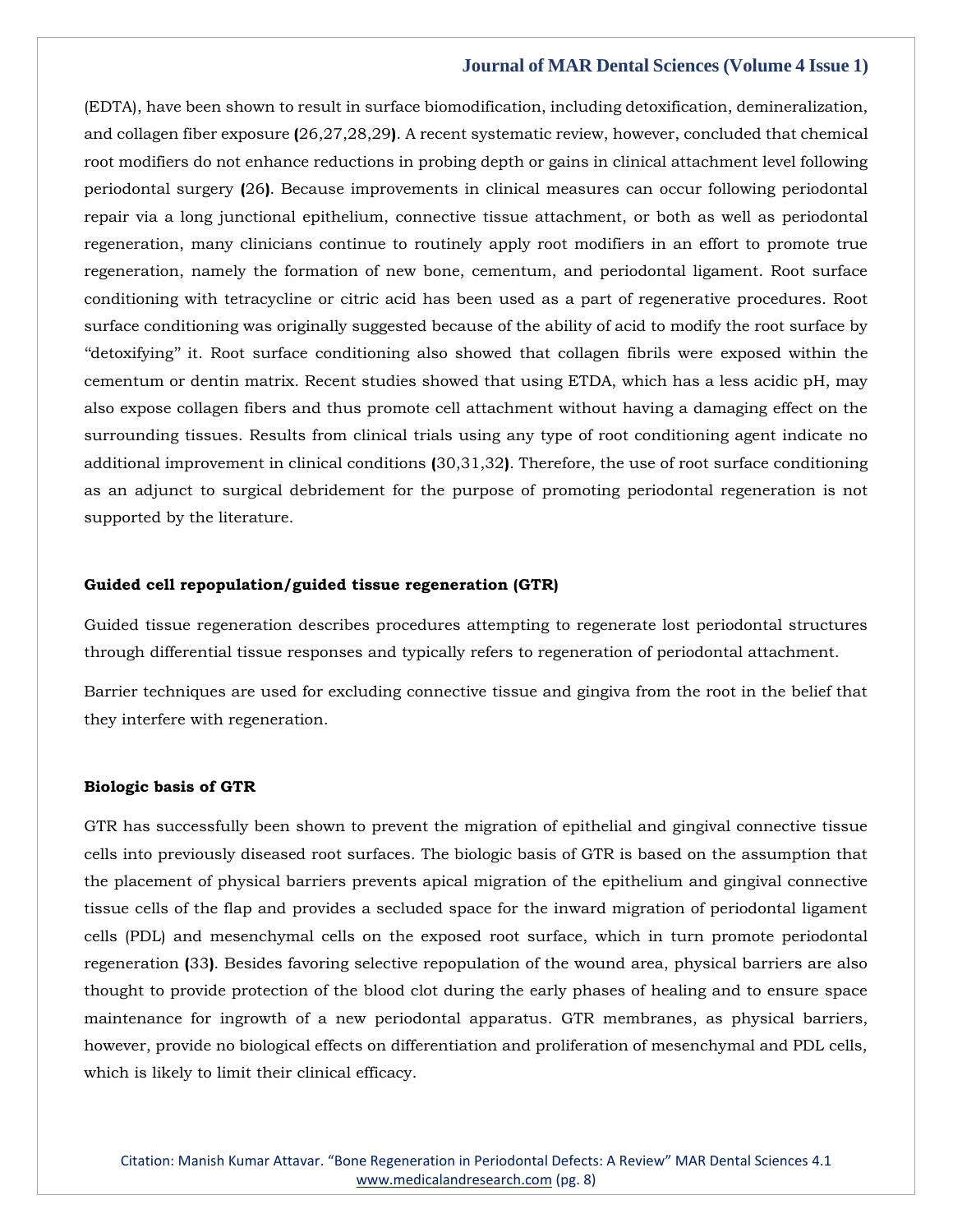# **Indications (**33**):**

- · Narrow two wall / three-wall intrabony defect
- · Class II furcation involvement
- · Osseous fill around immediate implant placement.
- · Repair of osseous defect around failing implants.
- · Ridge augmentation.
- · Root coverage.
- · Repair of apicoectomy defects

## **Contraindications (**33**):**

- · Patients with poor oral hygiene.
- · Generalized horizontal bone defects
- · Class III furcations.
- · Multiple adjacent defects.
- · In areas of the inadequate zone of attached gingiva

## **Design criteria for guided tissue regeneration devices (**34**)** (Scantlebury)

- Biocompatible
- Cell occlusiveness
- Integration with host tissues
- Clinical manageability
- Ease of use
- For a bioresorbable membrane, tissue reaction resulting from the resorption of the membrane should be minimal.

## **Properties of an ideal barrier membrane (**33,34**)**

1) Should fulfill the occlusive requirements of the GTR principle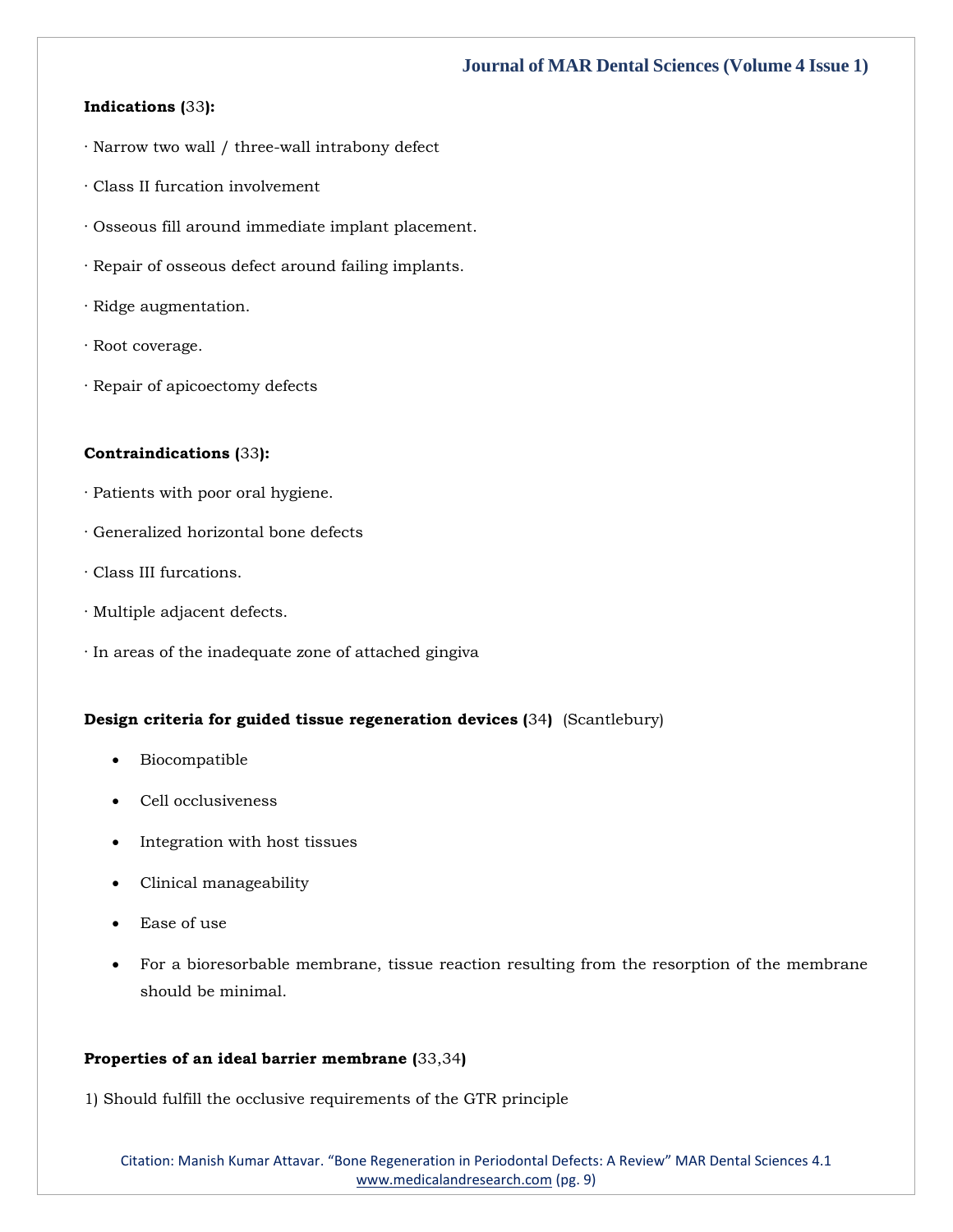- 2) Should be biocompatible and allow for tissue integrity
- 3) Should be non-toxic, non-carcinogenic
- 4) Should be non-antigenic and chemically inert
- 5) Should be sterile and have the ability to be sterilized easily
- 6) Should have easy handing characteristics during surgery.
- 7) Should be sufficiently stiff, so that it does not adhere to the tooth surface
- 8) Should have designed based on each specific clinical rationale
- 9) Should have a long shelf life and easily be stored
- 10) Should preferably be bioresorbable
- 11) Should
- be retrievable in case of complications
- 12) Should be inexpensive.

## **Classification of GTR membranes**

- 1) First generation membranes (non-absorbable)
- 2) Second generation membranes (absorbable)

3) Third generation membrane (1st and 2nd generation membranes with adhesion molecules and growth factors.)

## **Non resorbable membranes (**35**):**

## **Advantage**

• Semi-permeable allowing only the passage of liquids and excluded cell passage.

## **Disadvantages**

- Needs a second surgical procedure to remove it.
- Increased risk of loss of regenerated attachment owing to reentry surgery.
- Increased time, cost and morbidity.

Citation: Manish Kumar Attavar. "Bone Regeneration in Periodontal Defects: A Review" MAR Dental Sciences 4.1 [www.medicalandresearch.com](http://www.medicalandresearch.com/) (pg. 10)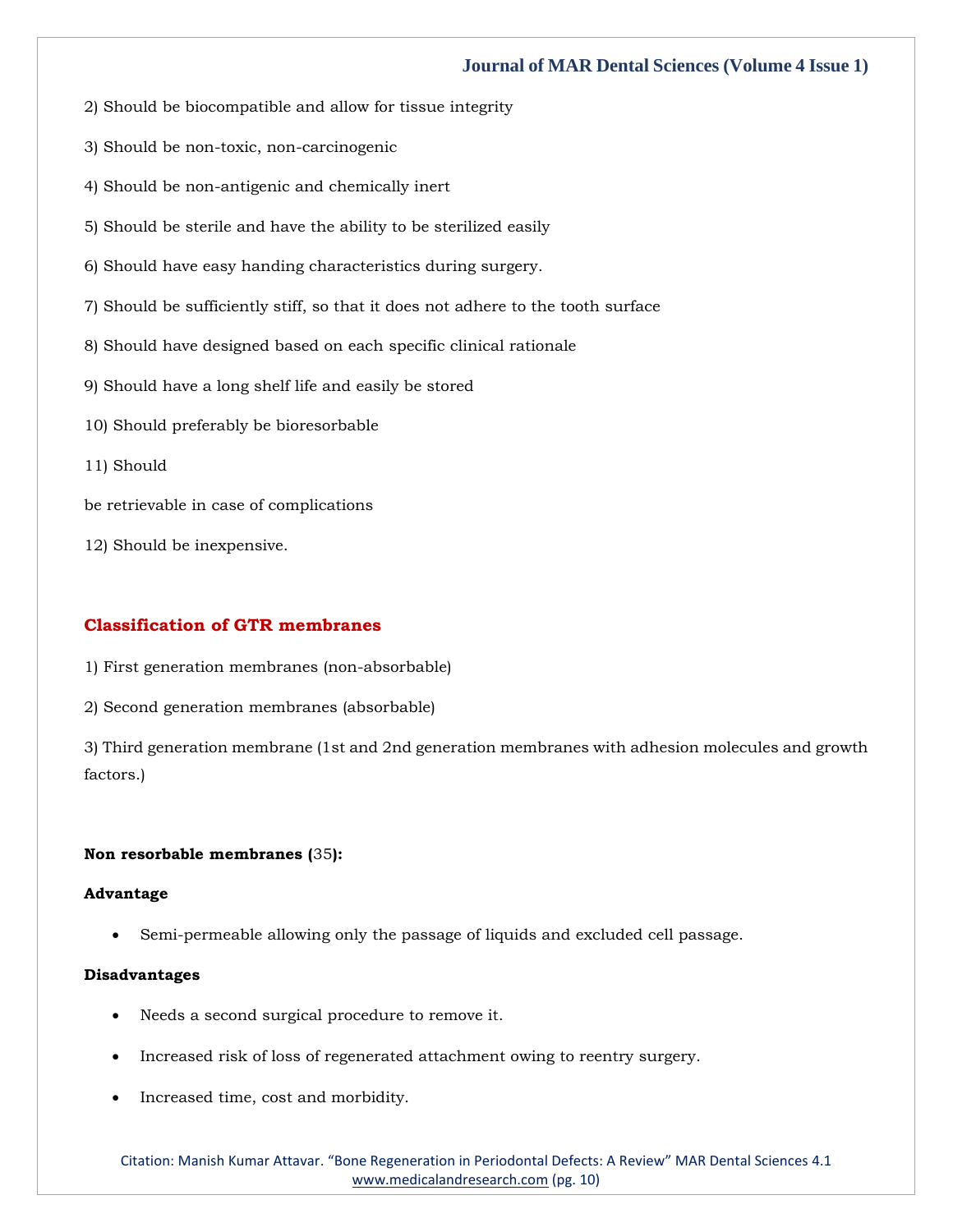## **Resorbable membranes:**

- · Collagen
- · Polymers
- · Calcium sulfate
- · Periosteum, Connective tissue graft, freeze-dried dura mater
- · Alloderm
- · Lambone
- · Gelfoam, Surgicel, Gengiflex
- · Cementum impregnated gelatin membrane
- · Cargile membranes
- · Elastin fibrin matrix

## **Disadvantages of resorbable membranes (**36**)**

- · Tissue reaction
- · Tendency to collapse toward the root surface

# **The recommended technique for GTR**

The GTR technique for its use is as follows **(**37,38**)**

- 1. Mucoperiosteal flap raised with vertical incisions, extending a minimum of two teeth anteriorly and one tooth distally to the tooth being treated.
- 2. Degranulation of the osseous defect.
- 3. Meticulous scaling and root planning of the root surface
- 4. Trim the membrane with sharp scissors to the approximate size of the area being treated. The apical border of the material should extend 3 to 4 mm apical to the margin of the defect and laterally 2 to 3 mm beyond the defect; the occlusal border of the membrane should be placed 2 mm apical to the cementoenamel junction.
- 5. Suture the membrane tightly around the tooth with a sling suture.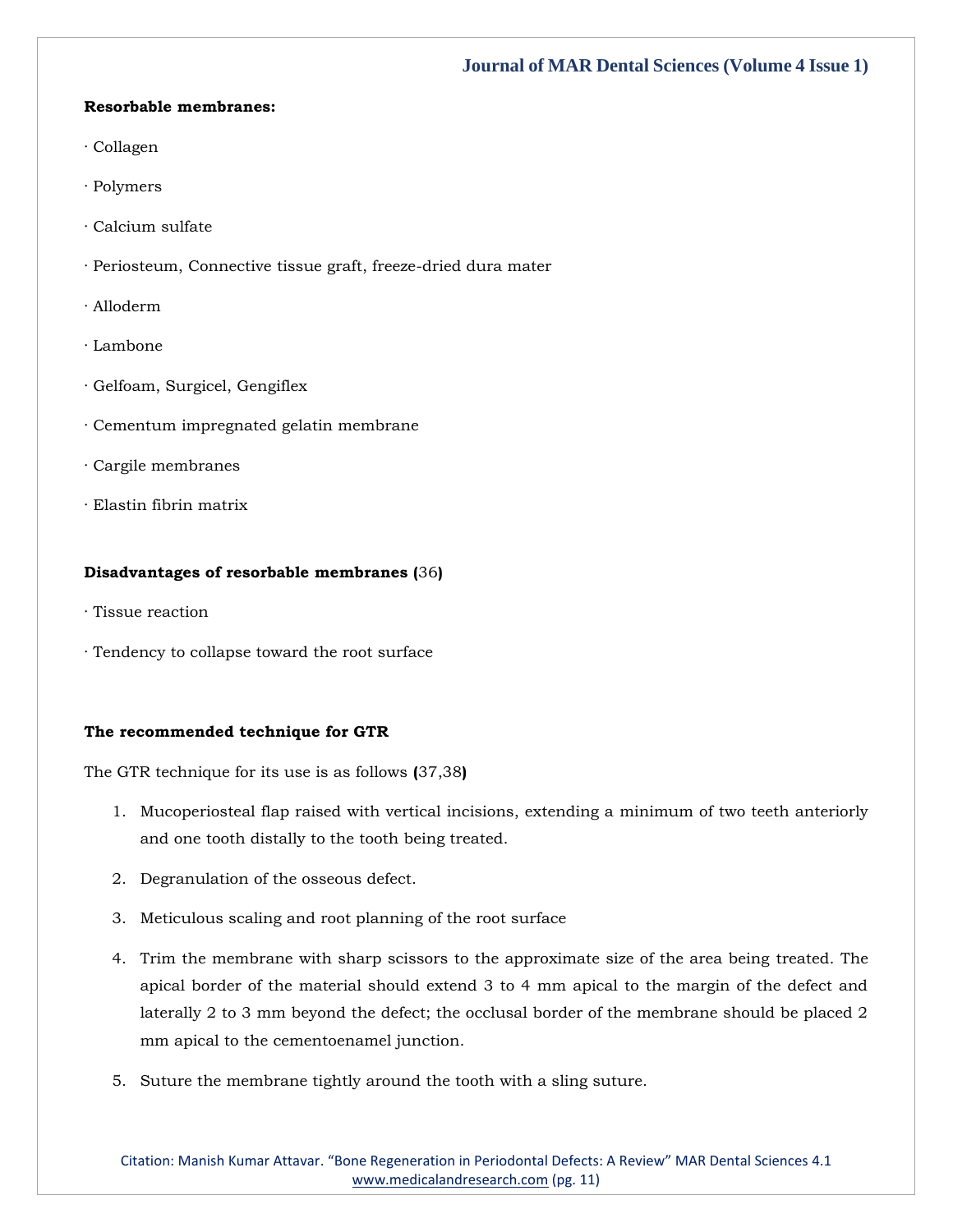- 6. Suture the flap back in its original position or slightly coronal to it, using independent sutures interdentally and in the vertical incisions. The flap should cover the membrane completely.
- 7. The use of periodontal dressings is optional, and the patient is placed on antibiotic therapy for 1 week.

# **Factors Affecting GTR Clinical Outcomes**

Regeneration of periodontal defects, although possible, is not always a predictable outcome. Several local and patient-related factors may account for the variability in the clinical responses to GTR. To increase the predictability and clinical success of GTR, factors related to the patient, the defect, and the surgical treatment should be evaluated during treatment planning.

## **Patient Factors (**38**)**

Patient factors affecting Periodontal Regeneration with GTR Many patient-related factors may adversely affect the healing outcomes after GTR procedures of which smoking, poor plaque control, and residual periodontal disease actively receive special attention, as these can be controlled through behavioral and therapeutic interventions.

1.Smoking: Smoking negatively affects the regenerative outcomes of GTR. Various mechanisms can contribute to the detrimental effects of smoking on healing after GTR, including

- decreased vascular flow,
- altered neutrophil function,
- decreased IgG production and lymphocyte proliferation,
- impaired fibroblast function, and increased prevalence of periodontal pathogens.
- The frequency and duration of smoking inversely correlate to clinical attachment gains after GTR.

2.The level of postoperative plaque control and residual periodontal infection, evaluated by the number of residual periodontal pockets and percentage of sites with bleeding on probing, also affects the clinical responses to GTR

3.Barrier membranes are at a higher risk of becoming contaminated in individuals with high levels of periodontal pathogens and multiple sites with bleeding on probing. Therefore, patients should undergo GTR procedures only after the periodontal infection has been treated.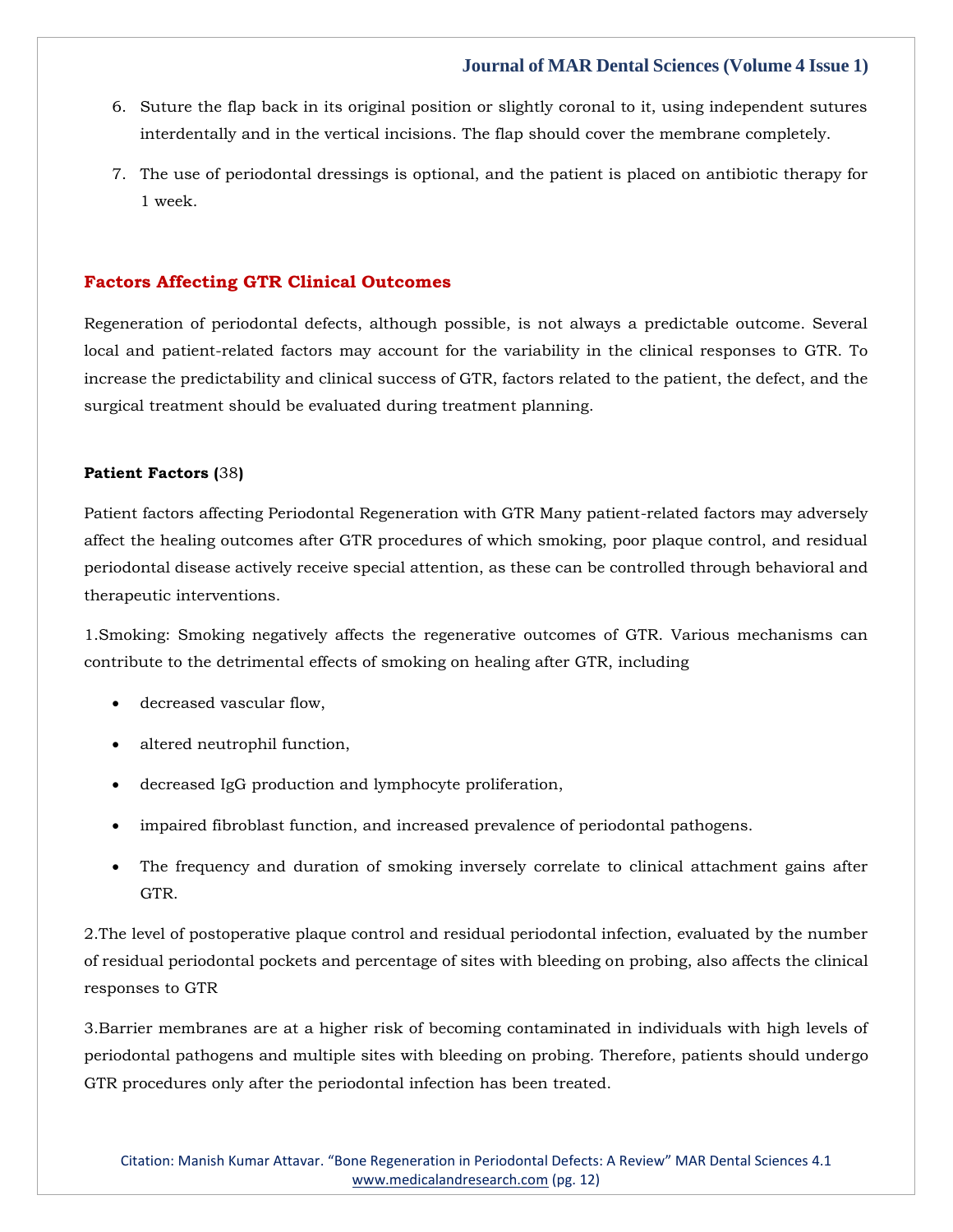4.Although there is not enough evidence that diabetes, immunosuppression, and stress impair the efficacy of GTR, it was reported that these patient-related systemic conditions could negatively interfere with the clinical outcomes of GTR.

## **Local Factors**

Case selection is of paramount importance and represents one of the most significant factors in predicting the clinical outcomes of GTR procedures **(**38**)**.

- The presence of cervical enamel projections and enamel pearls interferes with periodontal regeneration and should be removed during regenerative procedures.
- The gingival thickness around the affected area should also be analyzed, as gingival thickness, less than 1 mm is associated with increased prevalence and severity of flap dehiscence over GTR membranes.
- Presurgical tooth mobility has a negative effect on the clinical outcome of GTR and should be controlled through splinting and/or occlusal adjustments.
- Local factors that favor plaque accumulation, such as calculus and overhanging restorations, need to be removed before GTR procedures.
- In addition to these considerations, specific factors related to the regeneration of furcation and intrabony defects should be evaluated.

## **Complications.**

#### Exposure of GTR membrane

- Most common complication.
- The membrane can get exposed anytime after flap surgery and should not be considered as the failure of the procedure.
- Plaque accumulation, however, becomes a problem. Gentle brushing & chlorhexidine mouthrinses are recommended.

#### **Biologics**

According to the Food and

Drug Administration (FDA),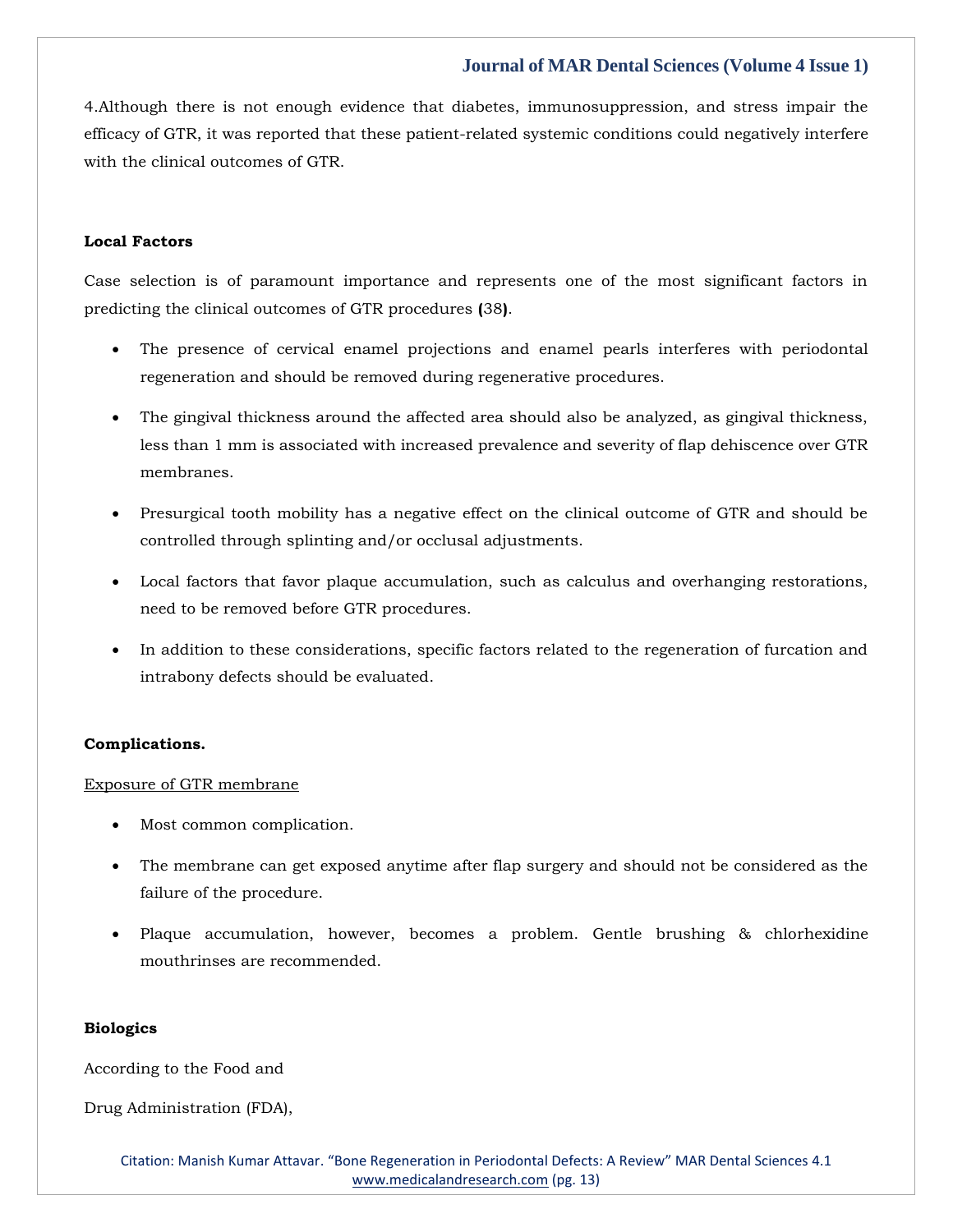biologics are a wide range of products, proteins, growth factors, or a complex combination of these substances used to treat various diseases or to enhance the regenerative process, as periodontal regeneration, via the activation and stimulation of periodontal cells. Enamel matrix derivative (EMD), recombinant human platelet-derived growth factor-BB (PDGF—BB), and bone morphogenic proteins (BMP) are currently available on the market. **(**39,40,41,42**)**

### **Enamel matrix derivative (EMD)**

EMD (Emdogain-Straumann, Basel, Switzerland) is the most widely studied commercially available bioactive agent used for the purpose of promoting periodontal regeneration. It is derived from the tooth pouches of unerupted porcine teeth and is composed of amelogenins and enzyme components. This material is only sold as Emdogain®. The first study to show the efficacy of this material was conducted by Heiji et al. in 1997, in which EMD was compared to open flap debridement of intraosseous defects **(**43**)**. EMD was associated with significant CAL gains and pocket-depth reduction. Another series of studies compared EMD to GTR with comparable results. The biological rationale for the use of EMD is to recapitulate developmental mechanisms whereby enamel matrix proteins are proposed to play a critical role in stimulating cementogenesis. Based on this rationale, preliminary studies were carried out in animal and human models **(**44,45,46**)**, and histological evidence of regeneration was demonstrated. The defect's anatomy also plays important role in the regenerative potential of this molecule.

# **Growth factors and differentiation factors**

#### **Platelet-derived growth factor (PDGF)**

The use of polypeptide growth factors has been proposed based on their ability to promote a variety of cellular functions that are associated with wound healing, including migration, attachment, proliferation and differentiation. The disadvantage is in its handling, which requires the use of scaffold and fillers. PDGF has also been used in association with allogenic bone grafts and shown to induce substantial attachment gain and probing depth reduction in case reports on the treatment of Class II furcation and intrabony defects. Several studies have evaluated the use of this molecule as an adjunct to Betatricalcium phosphate (B-TCP), EMD, and bone allograft, with positive results for EMD and allograft. PDGF has been characterized as a ''competence factor'', which means that it makes a cell competent for cell division; a ''progression factor'', such as IGF-1 or dexamethasone, is then necessary to induce mitosis, although in some osteoblast and periodontal ligament cell cultures PDGF alone stimulates proliferation. **(**46**)**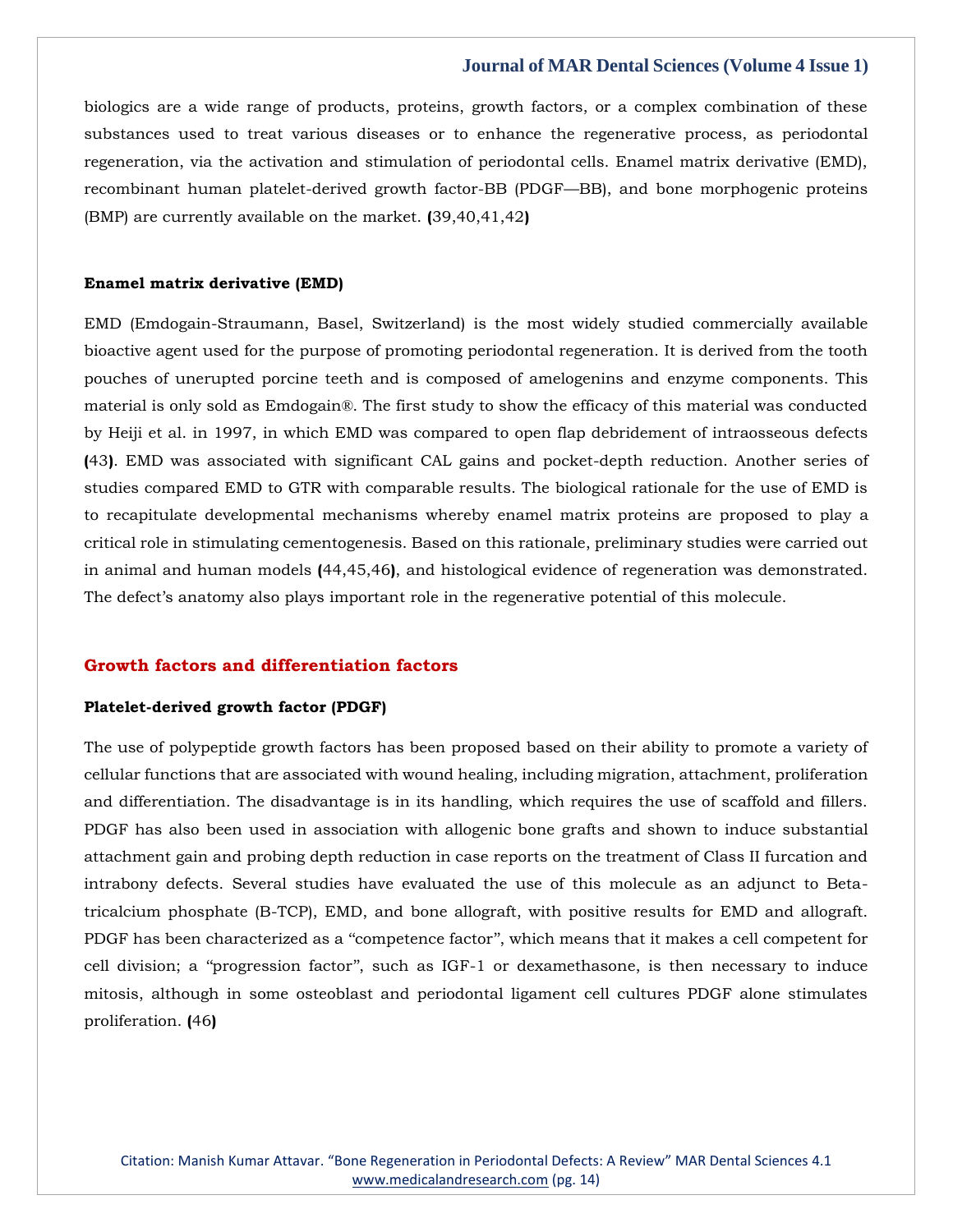#### **Bone Morphogenic Proteins (BMP's)**

BMP are proteins found in bone and showed bone regeneration in an animal model. The most studied forms of this type of molecule are BMP-2, BMP-6, and BMP-12. Interesting data came from a study by Wikesjo et al. in a canine model, where the use of BMP-12 showed a regenerated and well-oriented periodontal ligament with newly formed bone and cementum **(**42**)**.

Complications associated with the use of these molecules include:

- Possible ankylosis
- Root resorption

## **Platelet Rich Plasma (PRP)**

PRP is a platelet concentrate that contains a number of different growth factors including PDGF, TGF-β and IGF that have been shown to exert a positive effect on periodontal wound healing. PRP has the advantage of being able to be prepared chairside and safety issues are minimal. There are no randomized controlled clinical trials evaluating the clinical effect of PRP alone in periodontal regeneration. However, the use of PRP combined with several types of grafts for the treatment of intrabony defects resulted in contradictory results ranging from a significant enhancement of clinical attachment gain to no gain.

## **Future perspectives**

## **Tissue engineering**

In light of the clinical unpredictability of currently available surgical techniques to treat all types of periodontal defects, it would appear that these approaches are too simplistic to facilitate the coordinated wound healing events required for the regeneration of a complex organ such as the periodontium. Consequently, a tissue engineering approach has been proposed, whereby periodontal tissues would be constructed in the laboratory under controlled conditions and then surgically implanted into defects. **(**47 In principle, evidence for the viability of this approach has been demonstrated in animal studies showing that autologous cultured periodontal cells can support regeneration. This approach is further supported by evidence that periodontal ligament cells have stem cell properties **(**47,48,49**)**.

A new and promising approach to periodontal tissue engineering involves using periodontal cell sheets prepared *in vitro* and subsequently transplanted into periodontal defects. It has been reported that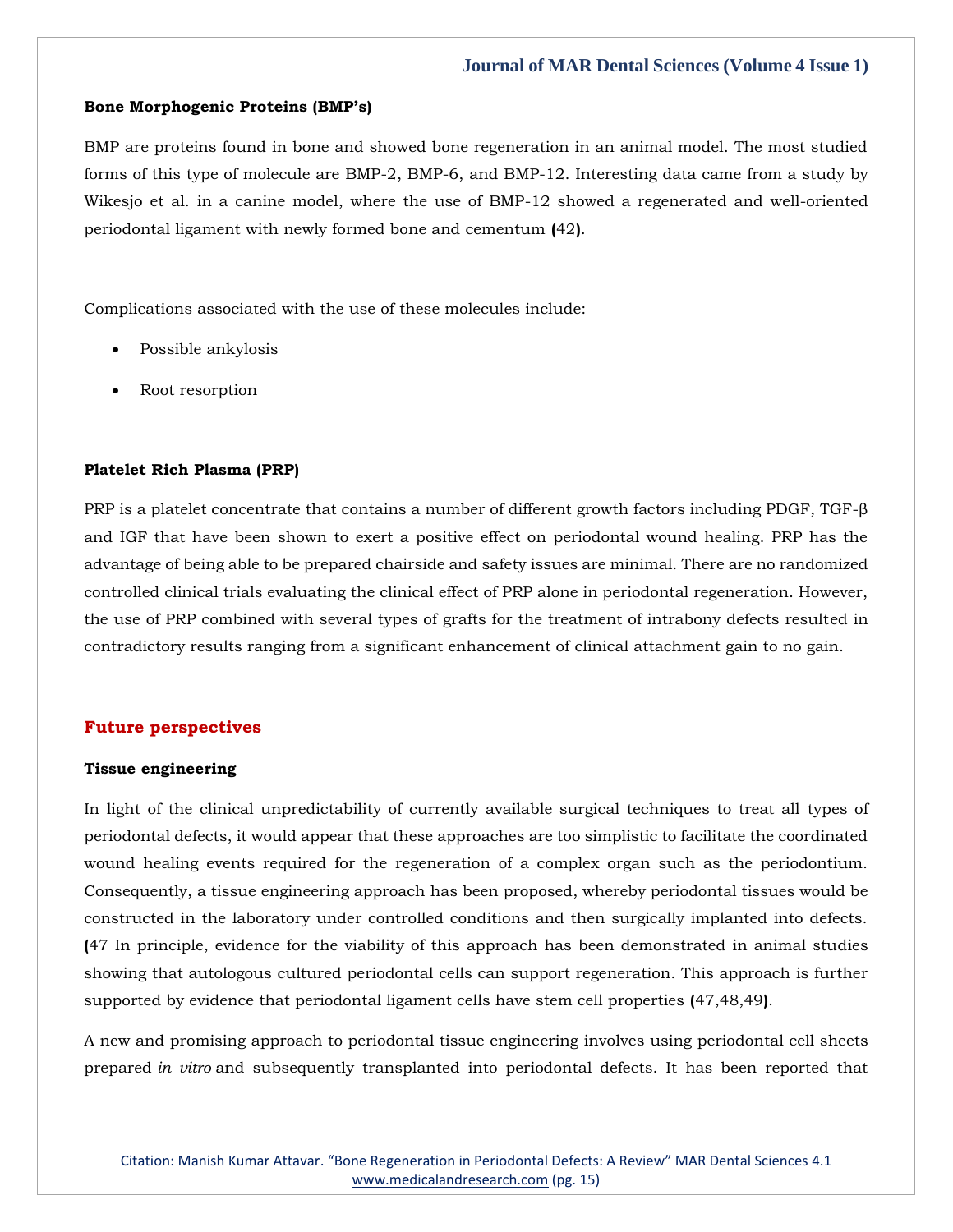periodontal ligament cells cultured using this cell sheet technique can regenerate periodontal ligament tissues after transplantation in animal models **(**50,51**)**.

#### **Gene therapy**

One of the major drawbacks related to the use of biologically active agents, such as growth factors, is their short biological half-life which results in their rapid degradation following application. Gene therapy can be used to facilitate extended local delivery of growth factors by transferring the growth factor genes into the local cell population **(**52,53**)**. Gene delivery of PDGF has been accomplished by the successful transfer of the platelet-derived growth factor gene into cementoblast and other periodontal cell types. Animal studies have demonstrated that gene delivery of PDGF stimulated more cementoblast activity and improved regeneration compared with a single application of recombinant platelet-derived growth factor **(**53,54**)**. Although our understanding of gene regulation of PDGF has improved with experimental gene therapy studies, the safety and efficacy of using gene therapy for regeneration have yet to be fully evaluated.

# **Conclusion**

Periodontitis results in destructive changes in the component hard and soft tissues of the periodontium, culminating in the loss of supporting alveolar bone and periodontal attachment. Horizontal patterns of alveolar bone loss are not amenable to periodontal regeneration with current regenerative therapies, including bone grafts. Vertical or angular bony defects, including furcation defects, are often responsive to periodontal regeneration.

## **References**

1.American Academy of periodontology. Glossary of periodontic terms. 3rd edition .1992.

2.Claffey, N.; Egelberg, J. Clinical indicators of probing attachment loss following initial periodontal treatment in advanced periodontitis patients. J. Clin. Periodontol. 1995, 22, 690–696.

3.Bowers GM, Schallhorn RG, Mellonig JT. Histologic evaluation of new attachment in human intrabony defects. A literature review. J Perio- dontol 1982 Aug; 53(8):509-14.

4.Bowers, GM, Chadroff B, Camevale R. Histological evaluation of new attachment apparatus formation in humans. Part I. J Periodontol 1989;60: 664-74.

5.Cole RT, Crigger M, Bogle G, Egelberg J, Selvig KA. Connective tissue regeneration to periodontally diseased teeth. A histological study. J Periodontal Res 1980 Jan;15(1):1-9.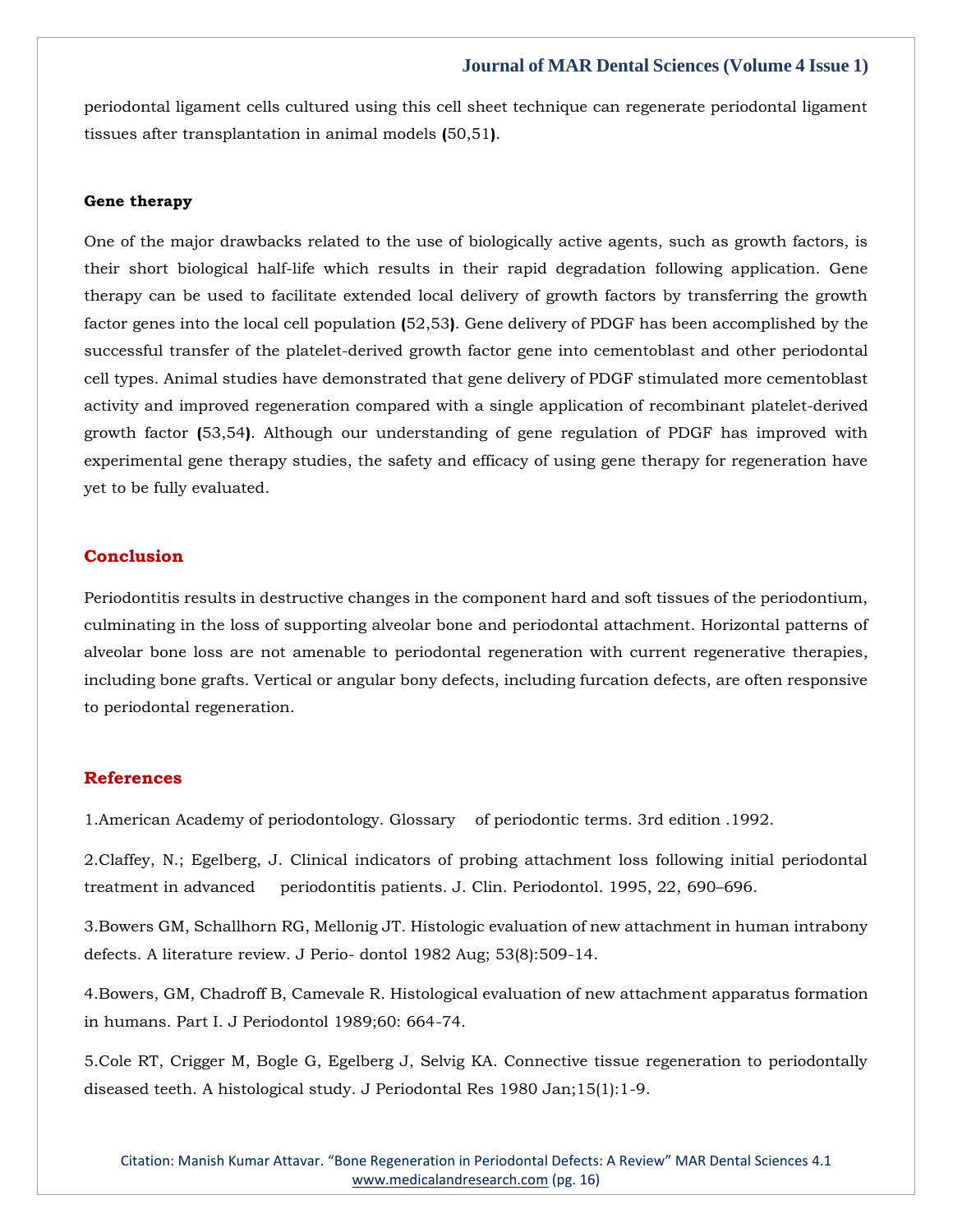6.Karring T, Nyman S, Lindhe J. Healing following implantation of periodontitis affected roots into bone tissue. J Clin Period- ontol 1980;7:96–105.

7.Nyman S, Karring T, Lindhe J, Planten S. Healing following implantation of periodontitis-affected roots into gingival connective tissue. J Clin Periodontol 1980;7:394–401.

8.Melcher AH. On the repair potential of periodontal tissues. J Periodontol 1976;47:256–260.

9.Fermin A. Carranza , Henry H. Takei, David L. Cochran. Reconstructive periodontal surgery. In: Fermin A. Carranza, Klokkevold, Henry . H.Takei. Clinical Periodontology. Philadelphia: W.B. Saunders; 2006; p. 968.

10.Jan Lindhe, Thorklid karring, Pierpaolo cortellini. Regenerative periodontal therapy. In: Jan Lindhe, Tharklid karring, Niklaus P. Lang. Clinical periodontology and Implant Dentistry. New Jersey: Blackwell; 2002. p. 650.

11.Polson AM, Heijl LC. Osseous repair in infrabony periodontal defects. J Clin Periodontol 1978 Feb;5(1):13-23.

12.Nabers Cl, O'leary TJ. Autogenous Bone Transplants in the treatment of Osseous Defects. J Periodontol 1965 Jan-Feb; 36: 5-14.

13.Gantes B, Martin M, Garrett S, Egelberg J. Treatment of periodontal furcation defects. (II). Bone regeneration in mandibular class II defects. J Clin Periodontol 1988 Apr; 15(4):232-9.

14.Schallhorn RG. Eradication of bifurcation defects utilizing frozen autogenous hip marrow implants. Periodontal Abstr 1967 Sep;15(3):101-5. 15- Dragoo MR, Sullivan HC. A clinical and histological evaluation of autogenous iliac bone grafts in humans. I. Wound healing 2 to 8 months. J Periodontol 1973 Oct;44(10):599-613.

15.Schallhorn RG, Hiatt WH, Boyce W. Iliac transplants in periodontal therapy. J Periodontol 1970 Oct;41(10):566-80.

16.Schallhorn RG. Postoperative problems associated with iliac transplants. J Periodontol 1972 Jan;43(1):3-9.

17.Quattlebaum JB, Mellonig JT, Hensel NF. Antigenicity of freeze-dried cortical bone allograft in human periodontal osseous defects. J Periodontol 1988 Jun;59(6):394-7.

18.Mabry TW, Yukna RA, Sepe WW. Freeze- dried bone allografts combined with tetracycline in the treatment of juvenile periodontitis. J Periodontol 1985 Feb;56(2):74-81.

19.Mellonig JT, Bowers GM, Bailey RC. Comparison of bone graft materials. Part I. New bone formation with autografts and allografts determined by Strontium-85. J Periodontol 1981 Jun;52(6):291-6.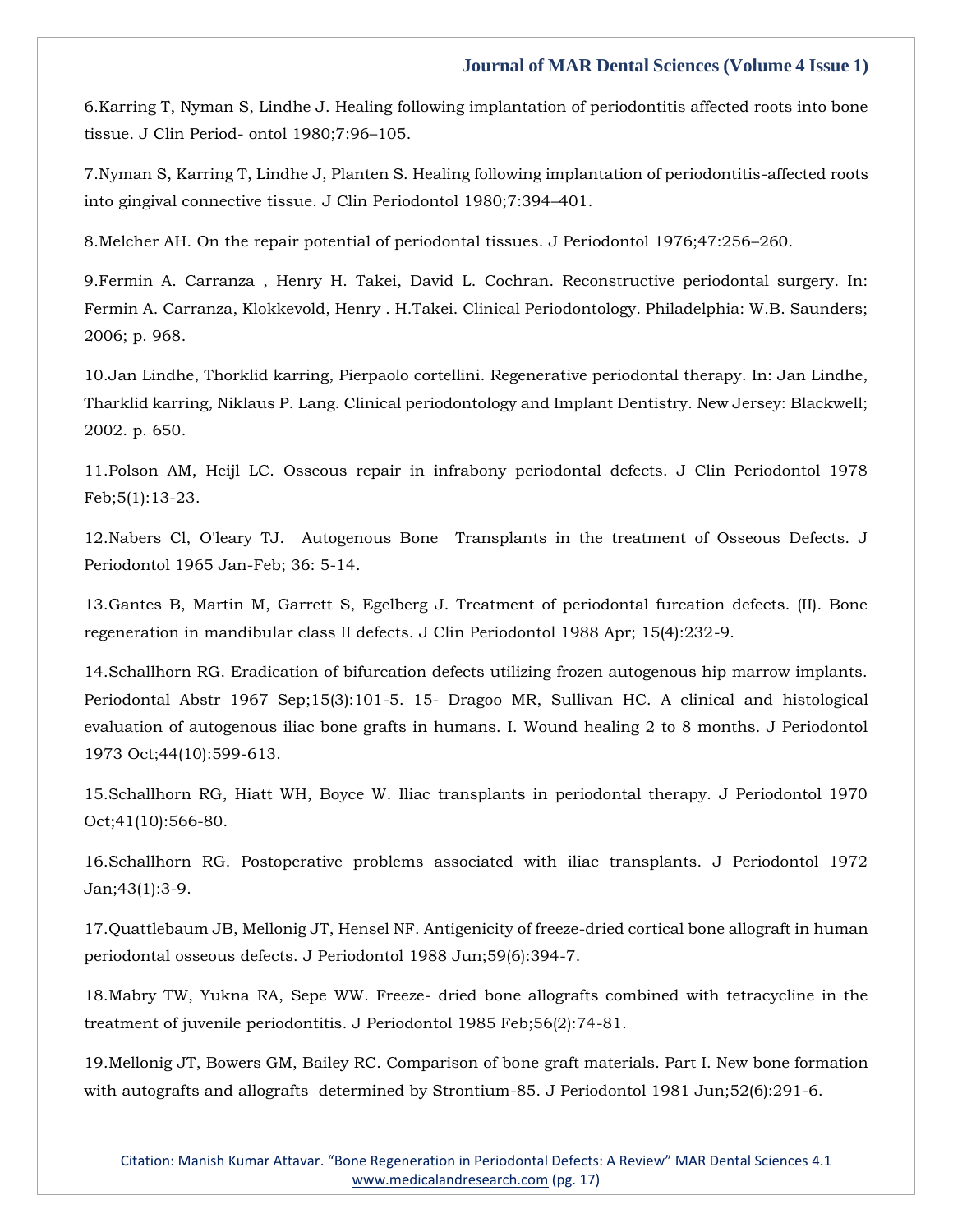20.Spector M. Anorganic bovine bone and ceramic analogs of bone mineral as implants to facilitate bone regeneration. Clin Plast Surg 1994 Jul;21(3):437-44.

21.Mellonig JT. Human histologic evaluation of a bovine-derived bone xenograft in the treatment of periodontal osseous defects. Int J Periodontics Restorative Dent 2000 Feb;20(1):19-29.

22.Yukna RA. HTR polymer grafts in human periodontal osseous defects. I. 6-month clinical results. J Periodontol 1990 Oct;61(10):633-42.

23.Lekovic V, Kenney EB, Carranza FA Jr, Danilovic V. Treatment of class IIfurcation d efects using porous hydroxylapatite in conjunction with a polytetrafluoroethylene membrane. J Periodontol 1990 Sep;61(9):575-8.

24.Baldock WT, Hutchens LH Jr, McFall WT Jr, Simpson DM. An evaluation of tricalcium phosphate implants in human periodontal osseous defects of two patients. J Periodontol 1985 Jan;56 (1):1-7.

25.Stahl SS, Froum S. Histological evaluation of human intraosseous healing responses to the placement of tricalcium phosphate ceramic implants. I. Three to eight months. J Periodontol 1986 Apr;57(4):211-7.

26.Mariotti A. Efficacy of chemical root surface modifiers in the treatment of periodontal disease. A systematic review. Ann Periodontol 2003;8:205–226.

27.Crigger M, Bogle G, Nilveus R, Egelberg J, Selvig KA. The effect of topical citric acid application on the healing of experimental furcation defects in dogs. J Periodontal Res 1978;13:538–549.

28.Polson AM, Proye MP. Effect of root surface alterations on periodontal healing. II. Citric acid treatment of the denuded root. J Clin Periodontol 1982;9:441–454.

29.Blomlof L, Jonsson B, Blomlof J, Lindskog S. A clinical study of root surface conditioning with an EDTA gel. II. Surgical periodontal treatment. Int J Periodontics Restorative Dent 2000;20:566–573.

30.Erdinc M, Efeoglu A, Demirel K. Clinical evaluation of the effect of tetracycline hydrochloride root conditioning during flap surgery. Periodontal Clin Investig 1995;17:6–9.

31.Fuentes P, Garrett S, Nilveus R, Egelberg J. Treatment of periodontal furcation defects. Coronally positioned flap with or without citric acid root conditioning in class II defects. J Clin Periodontol 1993;20:425–430.

32.Parashis AO, Tsiklakis K, Tatakis DN. EDTA gel root conditioning: lack of effect on clinical and radiographic outcomes of intrabony defect treatment with enamel matrix derivative. J Periodontol 2006 Jan;77(1):103-10.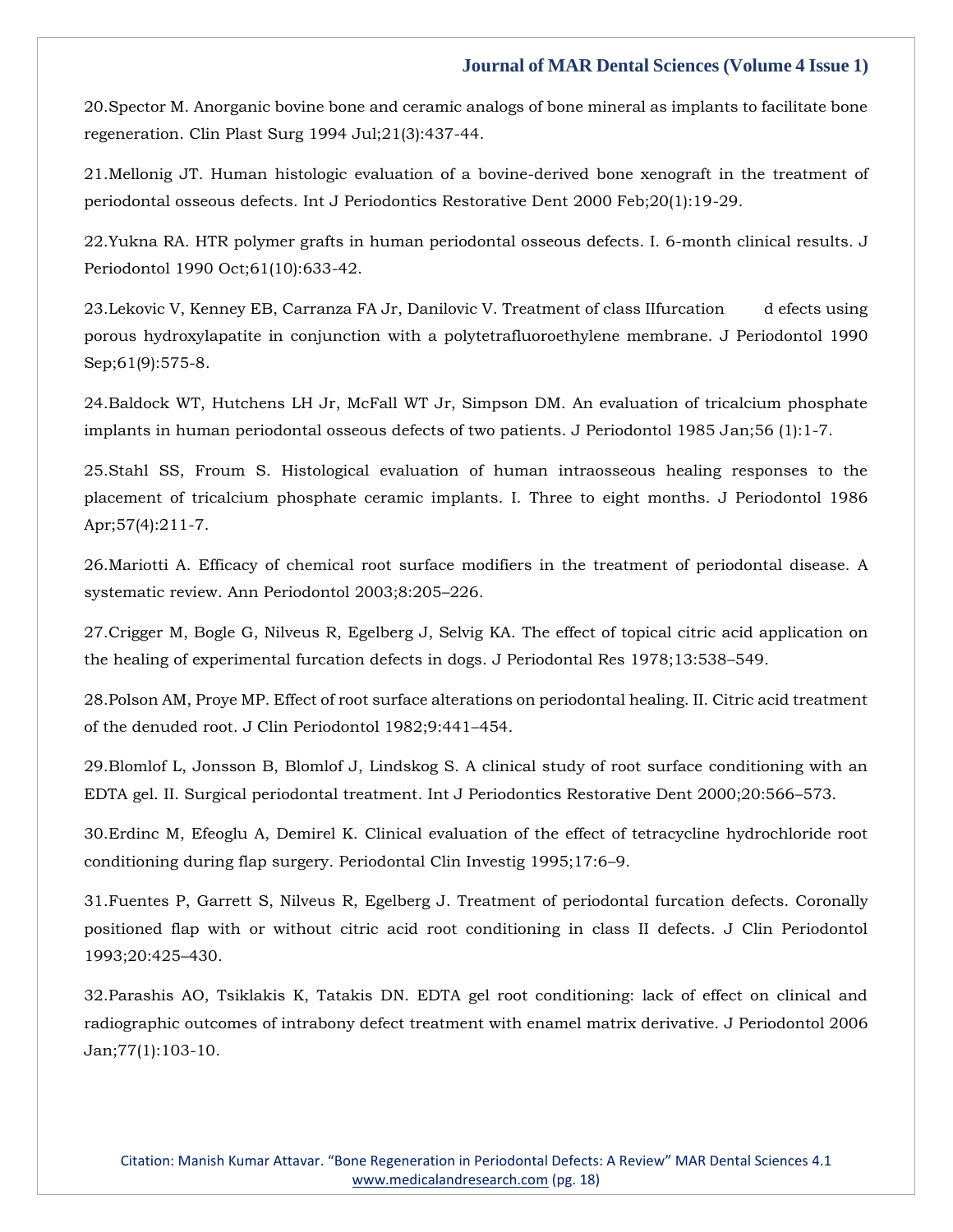33.Needleman, I.G.; Worthington, H.V.; Giedrys-Leeper, E.; Tucker, R.J. Guided tissue regeneration for periodontal infra-bony defects. Cochrane Database Syst. Rev. 2006, CD001724.

34.Scantlebury TV. 1982-1992: a decade of technology development for guided tissue regene- ration. J Periodontol 1993;64(11 Suppl):1129-37. 51- Gottlow J. Guided tissue regeneration using bioresorbable and non-resorbable devices: initial healing and long-term results. J Periodontol 1993 Nov;64(11 Suppl):1157-65.

35.Gray JL, Hancock EB. Guided tissue regeneration. Nonabsorbable barriers. Dent Clin North Am 1998 Jul;42(3):523-41.

36.Simion M, Scarano A, Gionso L, Piattelli A. Guided bone regeneration using resorbable and nonresorbable membranes: a comparative histologic study in humans. Int J Oral Maxillofac Implants 1996 Nov-Dec;11(6):735-42.

37.Wang HL, MacNeil RL. Guided tissue regeneration. Absorbable barriers. Dent Clin North Am 1998 Jul;42(3):505-22.

38.Polson AM, Southard GL, Dunn RL, Polson AP, Billen JR, Laster LL. Initial study of guided tissue regeneration in Class II furcation defects after use of a biodegradable barrier. Int J Periodontics Restorative Dent 1995;15(1):42-55.

39.Hammarström L. Enamel matrix, cementum development and regeneration. J Clin Periodontol 1997 Sep;24(9 Pt 2):658-68.

40.Venezia E, Goldstein M, Boyan BD, Schwartz Z. The use of enamel matrix derivative in the treatment of periodontal defects: a literature review and meta-analysis. Crit Rev Oral Biol Med 2004 Nov 1;15(6):382-402.

41.Heard RH, Mellonig JT, Brunsvold MA, Lasho DJ, Meffert RM, Cochran DL. Clinical evaluation of wound healing following multiple exposures to enamel matrix protein derivative in the treatment of intrabony periodontal defects. J Periodontol 2000 Nov;71(11):1715-21.

42.Urist MR, Strates BS. Bone morphogenetic protein. J Dent Res 1971;50(6):1392-406.

43.Heijl L. Periodontal regeneration with enamel matrix derivative in one human experimental defect. A case report. J Clin Periodontol 1997 Sep;24(9 Pt 2):693-6.

44.Haghighati F, khoshkhoonejad AA, Ziaee AE. Clinical comparison of sub epithelial connective tissue grafts and coronally advanced Flaps with Emdogain in the treatment of Gingival Recessions. J of Dentistry 2007; 4(1):1-8.